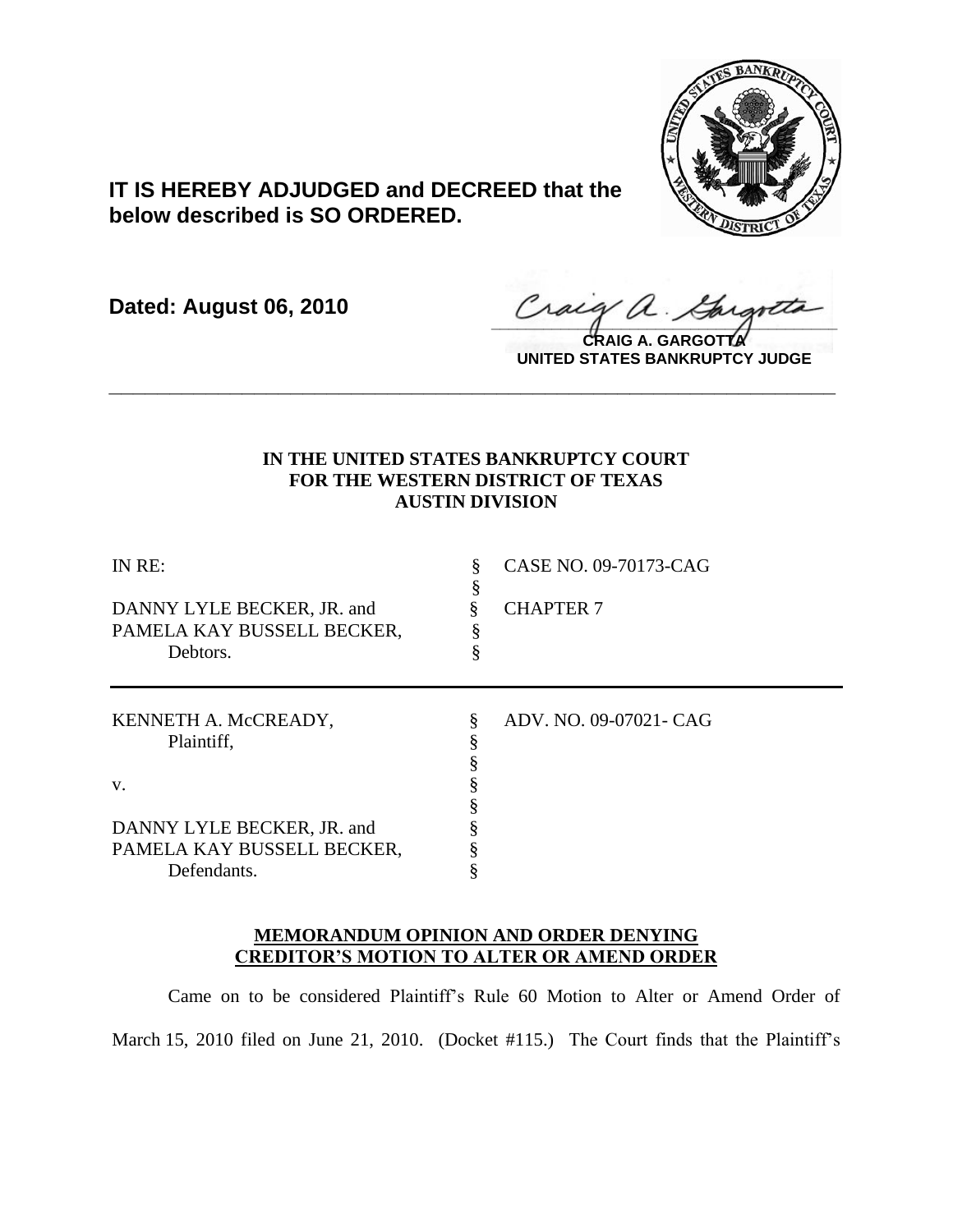Motion should be denied, and the compelled disclosure, and execution of HHSC and SSA waivers by Defendants, be disallowed.

The Court has jurisdiction over this matter pursuant to 28 U.S.C. § 157 and § 1334. This matter is a core proceeding pursuant to 28 U.S.C. § 157(b)(2)(B) on which this Court can enter a final judgment. Venue is proper under 28 U.S.C. § 1409. This matter is referred to the Court under the District"s Standing Order of Reference.

### **BACKGROUND**

The Plaintiff filed a motion on December 21, 2009 (docket #10) seeking to compel the Defendants to execute waivers authorizing the Texas Health & Human Services Commission ("HHSC") and the Social Security Administration ("SSA") to release information concerning the monetary amounts received by Defendants from these agencies. Defendants filed a response, and a hearing was held on February 23, 2010. Plaintiff stated in oral argument that he did not seek private health information, as he conceded that Defendants meet the statutory definition of "disability" for purposes of SSDI benefits, but instead asked the Court for compelled disclosure of information as it relates to the receipt of financial benefits. At the hearing the order was denied, and Order was entered on March 15, 2010. Plaintiff now petitions the Court for relief pursuant to Federal Rule of Civil Procedure 60 and U.S. Const. Amend. 5 to reconsider such order denying his motion to compel execution of HHSC and SSA waivers by Defendants.

#### **ANALYSIS**

Rule 60 of the Federal Rules of Civil Procedure provides grounds for relief from a final judgment, order, or proceeding. A Court may relieve a party or its legal representative from a final judgment, order or proceeding if the moving party can show:

(1) mistake, inadvertence, surprise, or excusable neglect; (2) newly discovered evidence that, with reasonable diligence, could not have been discovered in time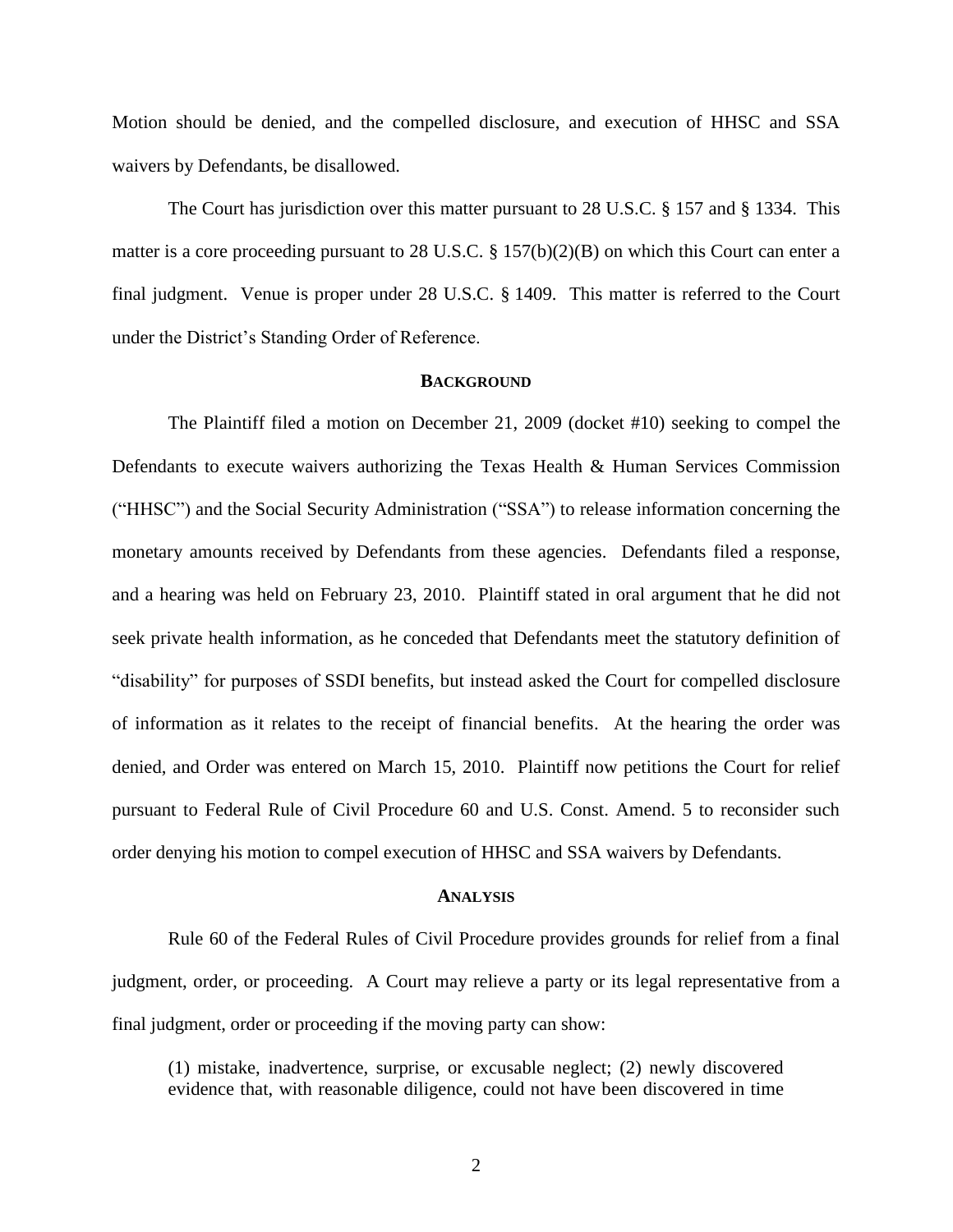to move for a new trial under Rule 59(b); (3) fraud (whether previously called intrinsic or extrinsic), misrepresentation, or misconduct by an opposing party; (4) the judgment is void; (5) the judgment has been satisfied, released, or discharged; it is based on an earlier judgment that has been reversed or vacated; or applying it prospectively is no longer equitable; or (6) any other reason that justifies relief.

### Fed. R. Civ. P. 60.

The equitable power of bankruptcy courts to set aside orders is well established and is formalized in Bankruptcy Rule 9024, which makes Rule 60 applicable to bankruptcy cases. 11 U.S.C.A. Fed.R.Bank.P. 9024. Bankruptcy courts have substantial discretion in deciding what constitutes "cause" for reconsidering an allowed or disallowed claim. *In re Coffman*, 271 B.R. 492 (Bankr. N.D. Tex. 2002); *In re Pride Co., L.P*., 285 B.R. 366 (Bankr. N.D. Tex. 2002).

Plaintiff claims this Court should alter or amend its prior judgment under Rule 60, because the order "denied Movant access to [the] information without citation to law." Arguably, Plaintiff believes that because this Court did not specifically cite law that it must be mistaken as to what the correct interpretation and application of law in this area should be. Plaintiff, however, has fallen privy to this exact error when he submitted a brief without citation to legal authority as to why his relief should be granted, and to what authority the Court had mistaken. The Fifth Circuit has held that only a "fundamental misconception of the law" or 'judicial inadvertence' are correctable judicial mistakes under rule 60(b)(1). *See, e.g., Lairsey v. Adv. Abrasives Co.*, 542 F.2d 928 (5th Cir. 1976) (court failing to follow controlling decisional law displays fundamental misconception of the law); *Meadows v. Cohen*, 409 F.2d 750 (5th Cir. 1969) (wrong time period used in calculating Social Security benefits amounts to judicial inadvertence). Plaintiff has not established any grounds or "cause" for which relief from judgment may be based, thus this Court must deny Plaintiff"s Rule 60 Motion. In an abundance of caution, however, this Court will further address its reasons for denial of Plaintiff"s motion on the merits.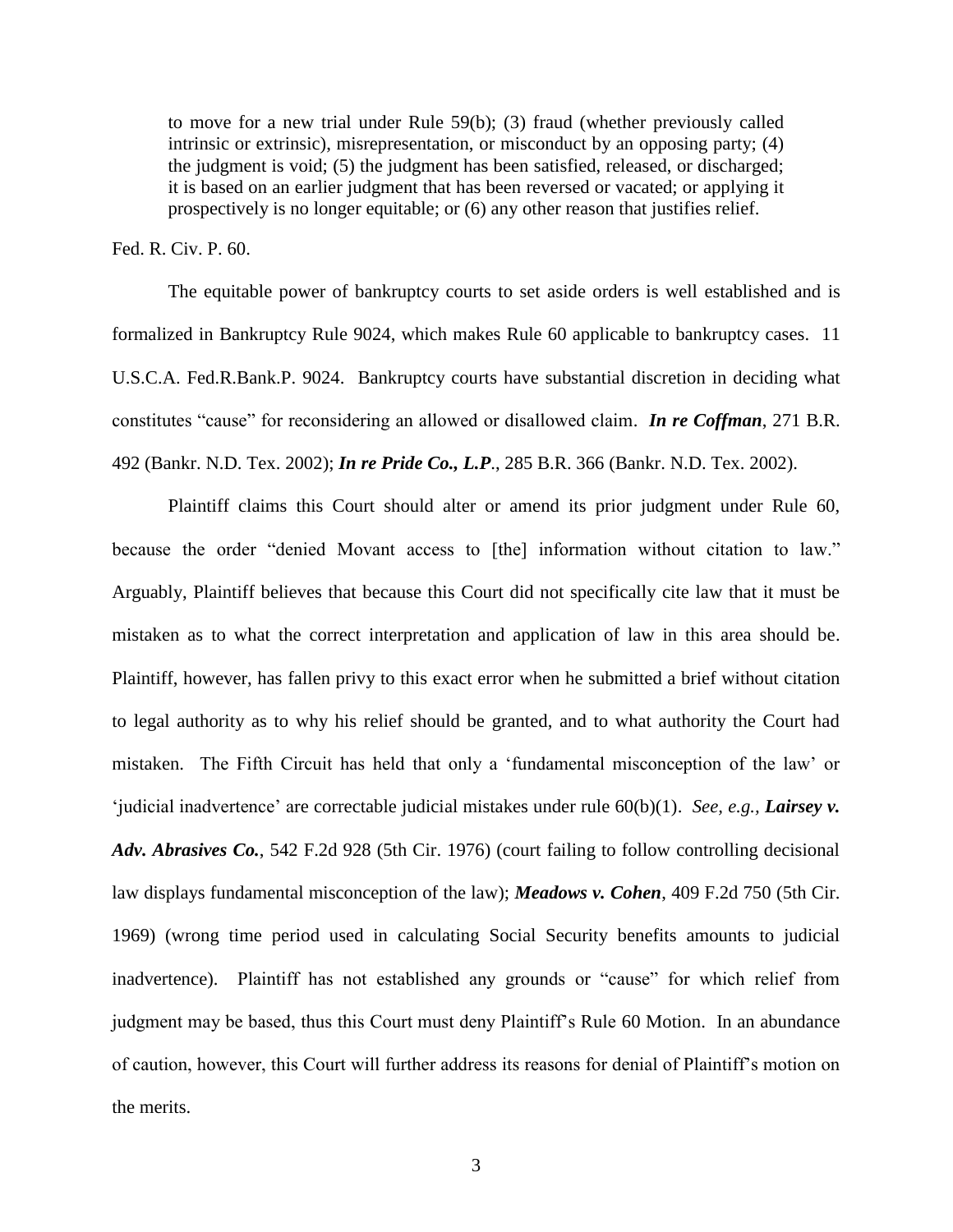The Privacy Act of 1974, 5 U.S.C. § 552a, establishes a [code of fair information practice](http://en.wikipedia.org/w/index.php?title=Code_of_Fair_Information_Practice&action=edit&redlink=1) that governs the collection, maintenance, use, and dissemination of personally identifiable information about individuals that is maintained in systems of records by federal agencies. The purpose of the Privacy Act is to balance the government's need to maintain information about individuals with the rights of individuals to be protected against unwarranted invasions of their privacy. The Privacy Act prohibits the disclosure of information from a system of records absent the written consent of the subject individual, unless the disclosure is pursuant to one of twelve statutory exceptions. 5 U.S.C. § 552a. Information collected by the Texas Health and Human Services Commission, and the Social Security Administration, is protected under the Privacy Act. *Id***.**

The Act also provides individuals with a means by which to seek access to and amendment of their records, and sets forth various agency record-keeping requirements. Texas privacy laws and the Public Information Act, with a few exceptions, also entitle persons who submit personal information to ask specifically the HHSC about the information collected on their forms, to receive and review their personal information, and to request that HHSC correct any inaccuracies in the personal information. HHSC lays out the procedures for requesting corrections in Title 1 of the Texas Administrative Code, sections 351.17 through 351.23. Both the HHSC and the SSA provide Waivers for release of Case Information that individuals may sign who wish such information to be disclosed to them. (HHSC form H1826 and SSA form SSA-3288.) Plaintiff asks this Court to compel Defendants to execute these waivers so that Plaintiff may receive information from the agencies that Defendants will not produce in discovery.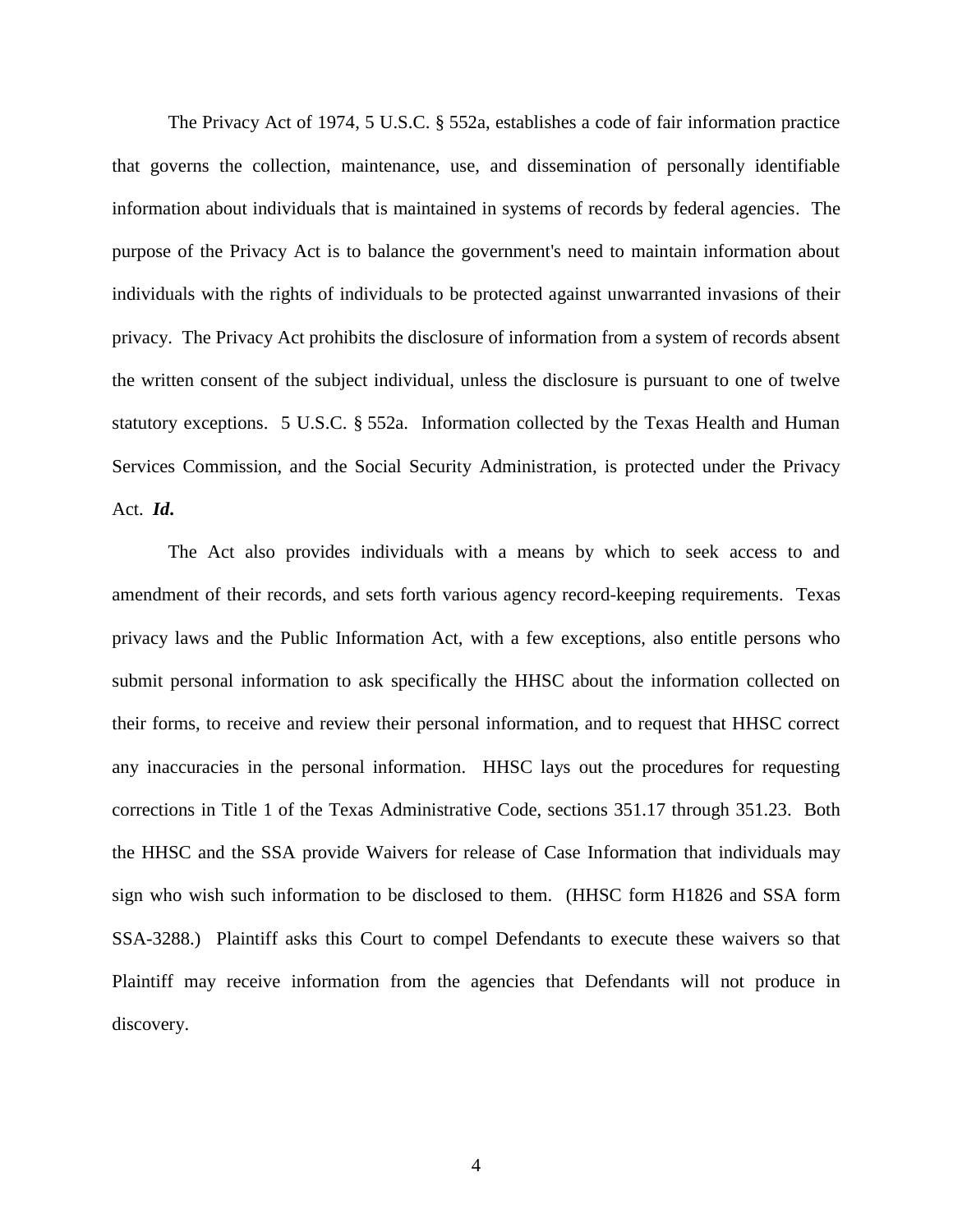Under the Privacy Act, an agency may not disclose to a third party any nonexempt record contained in a system of records (Fed L § 103:4), unless the individual to whom the record pertains requests such disclosure in writing or consents in advance. 5 U.S.C.A. § 552a(b). An individual may not be required to sign a release permitting disclosure of information maintained in agency records to third parties unless it was constitutional for the agency to gather the information in the first place, and unless the release specifies the purpose of disclosure and the persons to whom disclosure may be made. *American Fed. of Gov't Employees, R.R. Retirement Bd. Council, AFL-CIO v. United States R.R. Retirement Bd*., 742 F. Supp. 450 (N.D. Ill. 1990).

A disclosure of personal records may be made without the consent of the subject individual when required pursuant to the order of a court<sup>1</sup> of competent jurisdiction. 5 U.S.C.A. § 552a(b)(11). A court may order the disclosure of an individual's relevant records under this provision of the Privacy Act, even though, under agency regulations, the consent of the subject would ordinarily be required. *See Christy v. United States.*, 68 F.R.D. 375, (N.D. Tex. 1975) (court could order discovery of a criminal record of an inmate who allegedly raped the plaintiff, even though the Bureau of Prisons replied that the information could not be disclosed without an authorization signed by the inmate). In assessing discovery requests under this rule, courts need only apply the ordinary relevancy standard set forth in FRCP 26(b)(1); thus, once a court determines that the information sought is relevant, the court can compel the party opposing the discovery request to furnish information, and the party seeking disclosure need not prove that its need for information outweighs the privacy interest of the individual to whom the information relates. In this situation, the court can determine whether disclosure would be a clearly

 $\overline{a}$ 

<sup>&</sup>lt;sup>1</sup> The court must be a part of the judicial branch of the federal government. The Social Security Administration will not make disclosures under this provision based on orders of state courts. 20 C.F.R. § 401.180(b), (d).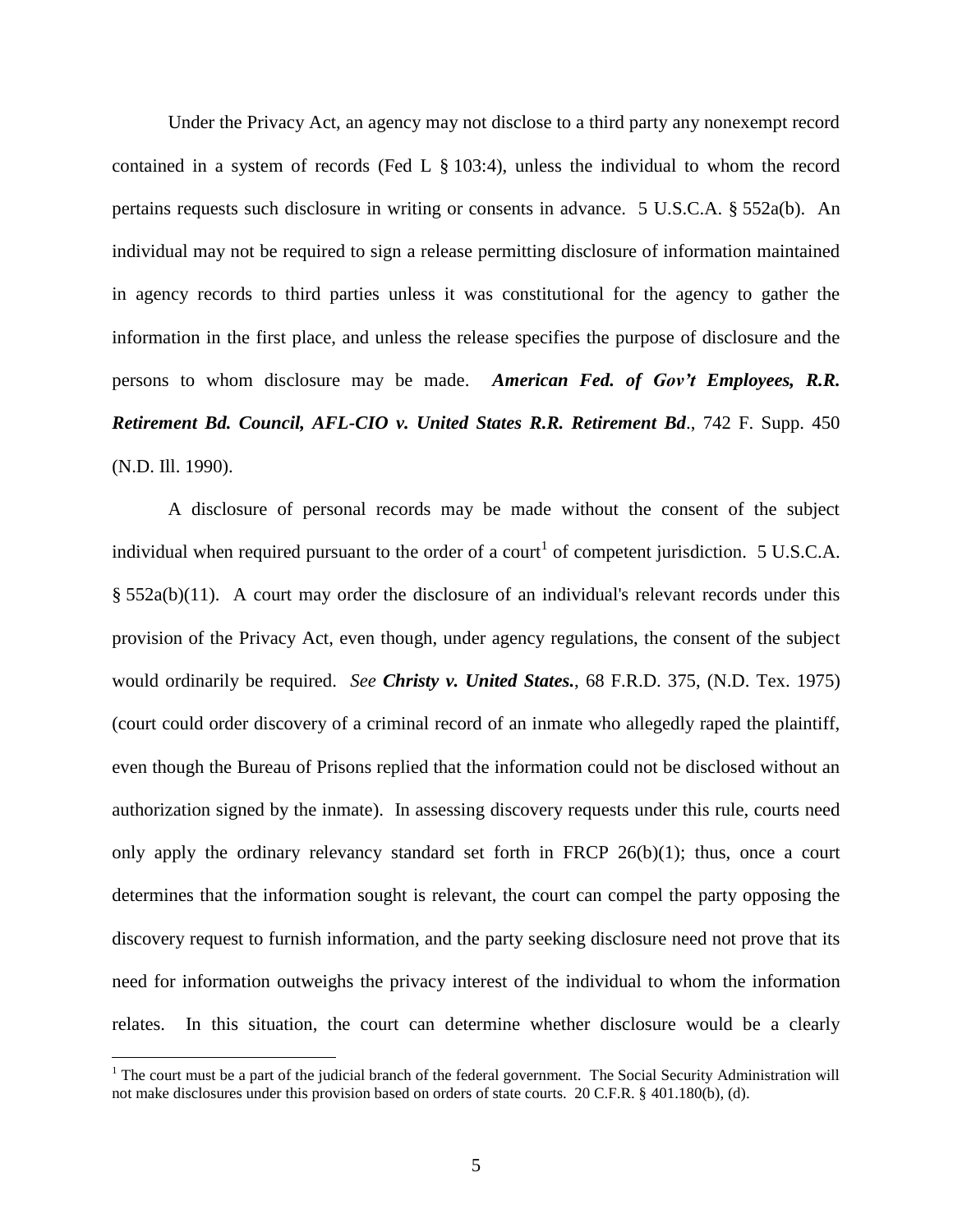unwarranted invasion of the subject's privacy, and can shape a protective order to forestall any misuse of the information. *Id*.

The Social Security Administration generally will disclose information in response to a subpoena or other court order if: (1) another provision specifically allows the disclosure; (2) the SSA, the Commissioner of the SSA, or any officer or employee of the SSA in his or her official capacity is properly a party in the proceeding; or (3) the information is necessary to ensure that an accused receives due process of law in a federal criminal proceeding. 20 C.F.R. § 401.180(e); *see Phoenix Ins. v. Phillips*, 2000 WL 680334 (E.D. La. 2000). In other circumstances, the SSA makes its decision regarding disclosure to a court by balancing the needs of the court with the need to preserve the confidentiality of the information. 20 C.F.R. § 401.180(f). Thus, the SSA tries to satisfy the needs of the courts while preserving the confidentiality of information, such that the SSA works with the presiding judge to provide only the minimal information necessary to the court, or to provide information only in camera, so that the information does not become public knowledge as part of the court records.

Plaintiff argues Defendants are liars and such information they provide through discovery concerning their financial information begs for official corroboration. In enacting the Bankruptcy Abuse Prevention and Consumer Protection Act ("BAPCPA"), Congress specifically added a provision to the Bankruptcy Code to allow greater access to official financial information of Debtors. 11 U.S.C. § 521(e). Section 521 of the Bankruptcy Code provides a legitimate avenue to obtain Defendants' financial information to Plaintiff by allowing access to Debtor's petition, schedules, state of financial affairs, and federal income tax return. Thus, Plaintiff is able to seek financial information through alternative means that do not require an invasion of Defendants' privacy.